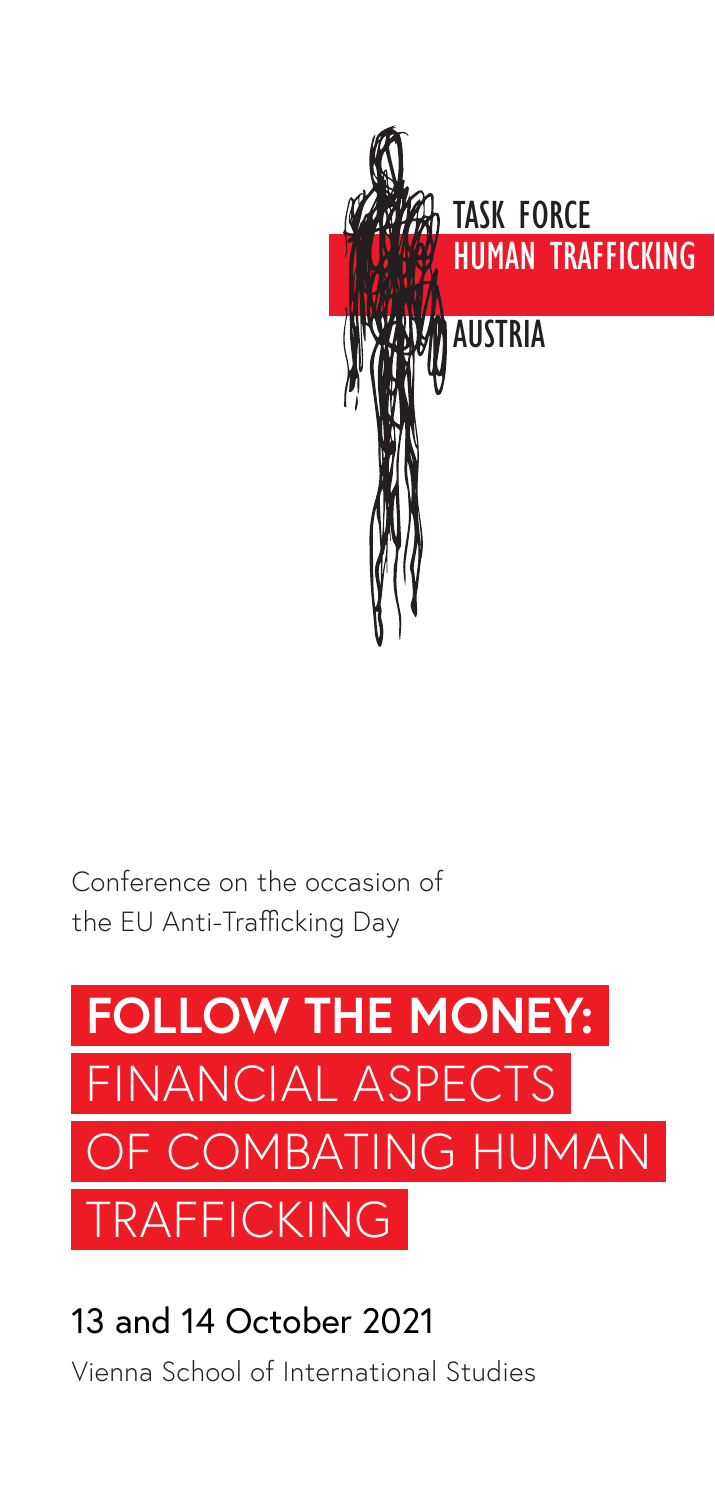# INVITATION

Trafficking in human beings is one of the most profitable crimes worldwide. Forbes Magazine estimates that culprits receive 150 billion US Dollars every year. Yet only few victims of human trafficking successfully receive compensation for the mental and physical suffering they had to endure.

Therein lies the focus of this year's conference **marking the EU Anti-Trafficking Day**, entitled **"Follow the Money: Financial Aspects of Combating Human Trafficking"**. Taking place virtually as well as in person in the Vienna School of International Studies, the conference's goal is to shine a light upon the hidden paths of the money in this billion-dollar business. How do you identify suspicious assets? How do we make sure that the money does indeed reach those affected? What is the impact of lost wage payments and social security benefits on the livelihoods of those affected? In a panel discussion and four workshops, we will discuss these and other questions. The framework including governmental institutions, international organisations, NGOs, as well as representatives from the private sector and academia will provide for a lively discussion.

The Austrian Task Force on Combating Human Trafficking organises this conference on the occasion of the EU Anti-Trafficking Day in cooperation with the Vienna Institute for International Dialogue and Cooperation (VIDC), the International Organisation for Migration (IOM), the OSCE, and, this year for the first time, the Principality of Liechtenstein.

The fight against human trafficking has been a priority of the Austrian foreign policy since the foundation of the Task Force on Combating Human Trafficking in 2004 under the leadership of the Austrian MFA. Within the Task Force, representatives of different ministries, regional authorities, trade union and employer associations and NGOs work closely together to combat this serious violation of human rights.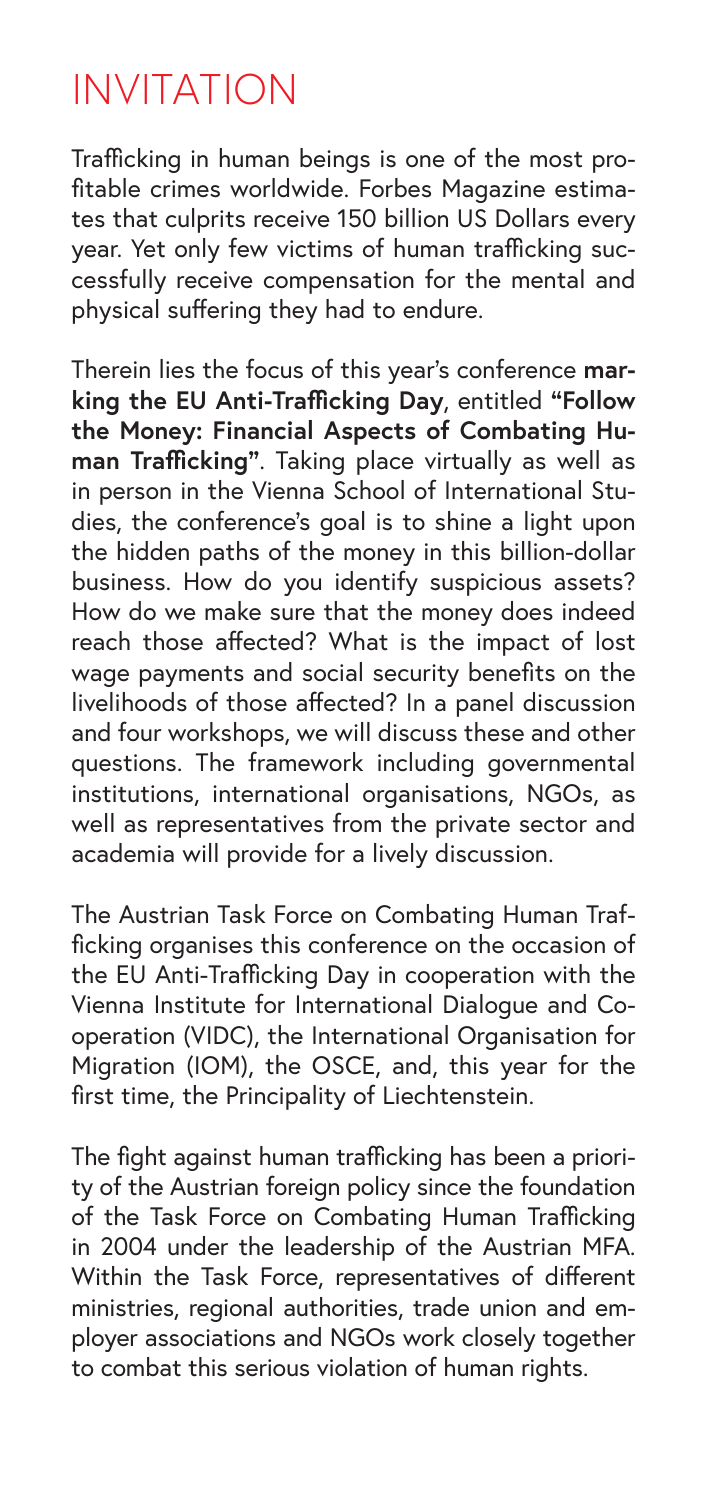# REGISTRATION

The conference is a public event and free of charge. Participants are kindly requested to fill in the registration form by **11 October 2021** following this [link](https://eventmaker.at/bmeia/anti-trafficking-conference2021) and register for the plenary session in the afternoon of 13 October as well as for one of four workshops in the morning of 14 October. Online registration is required. Due to Covid-19 regulations, only a limited number of guests can participate in person on a first come, first served basis, the remaining participants can take part online. In order to ensure the highest standard in health safety the conference will take place according to the "2G rule". This means that only persons who are vaccinated or have recovered from Covid-19 will be able to participate in the conference in person.

During the first day of the conference, simultaneous interpretation (German or English) will be provided. On the second day of the conference, there is a choice of workshops in German and English language. The discussion of the workshop results and the closing of the conference will also be simultaneously interpreted.

Links to the plenary session and the workshop chosen as well as technical instructions will be sent shortly before the event.

### [Sign up](https://eventmaker.at/bmeia/anti-trafficking-conference2021)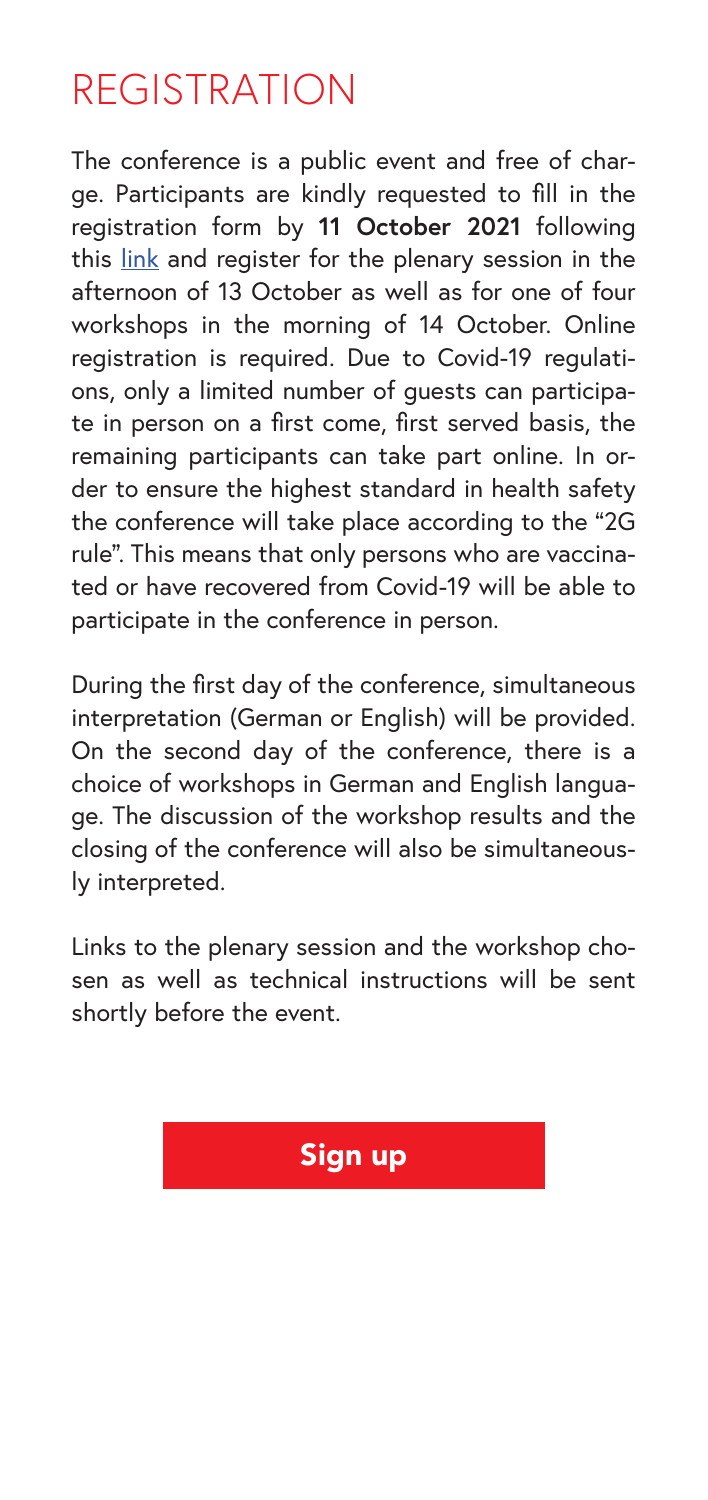# PROGRAM

### 13 October 2021

13:45 - 14:30 Registration, 2G Check

14:30 - 15:05 Welcome and Opening

**Petra Schneebauer**, National Coordinator on Combating Human Trafficking; Federal Ministry for European and International Affairs

**Emil Brix**, Director of the Vienna School of International Studies

**Ghada Fathi Waly**, Director-General UNOV, Executive Director UNODC

**Martin Frick**, Director of the Office for Foreign Affairs, Principality of Liechtenstein

**Peter Launsky**, Secretary General, Federal Ministry for European and International Affairs

15:05 - 15:30 Keynote Speech

Calogero Ferrara, Prosecutor's Office Palermo, "A Difficult Path? The Italian Response."

 $15:30 - 15:40$  Interview

**Valiant Richey**, OSCE Coordinator for Combating Trafficking in Human Beings

15:40 - 16:00 Coffee Break

16:00 - 16:45 Panel Discussion

**Daniel Thelesklaf**, Project Director, Liechtenstein Initiative on Finance Against Slavery and Trafficking (FAST)

**Amy Wheaterburn**, Université Libre de Bruxelles, Belgium

**Evelyn Probst**, LEFÖ-IBF

**Martin Jones**, United Kingdom Gangmasters and Labour Abuse Authority (GLAA)

**Stuart Davis**, Scotiabank, Canada

**Moderator: Wolfgang Spadinger**, Federal Ministry for European and International Affairs

16:45 - 17:45 Discussion Online participation is possible via chat tool

18:00 - 19:30 Get Together and Buffet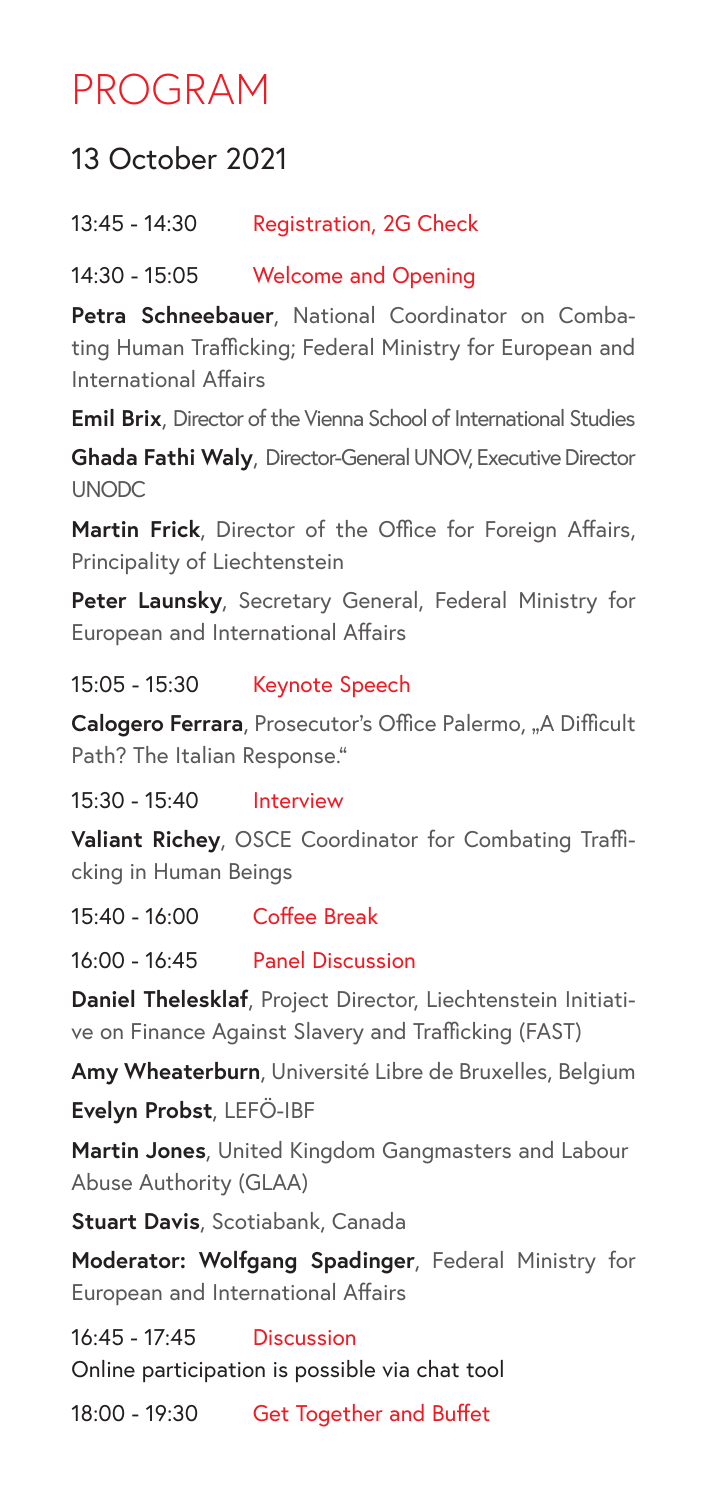### PROGRAM

### 14 October 2021

#### 09:30 - 11:30 **Workshop 1** (VIDC, IOM - German) Effective Measures Against Labour Exploitation of Agricultural Workers in Austria

Nadja Schuster, VIDC; Maryam Alemi, IOM; Walter Medosch, Chamber of Agricultural Workers of Lower Austria; Stephan Wöckinger, Agriculture and Forestry Inspectorate of Upper Austria; Susanne Haslinger, Social Policy, Production Trade Union; Manuela Hargassner-Delpos, Austria's Liaison Officer to the European Labor Authority (ELA).

Although the legal basis in Austria is largely considered sufficient, agricultural workers are to some extent employed under precarious conditions and experience labour exploitation. Breaches of law by employers occur due to non-compliance with collective agreements and regulations in social and labour law codes. The reasons for this are the strong dependency of the employee on the employer, the fear of losing one's job, language barriers, and a lack of knowledge of complex labour and social law. In this workshop, various key stakeholders will discuss the question which measures, already identified in the VIDC/IOM workshop 2020, are feasible to empower harvesters to enforce their rights and thus counteract labour exploitation.

09:30 - 11:30 **Workshop 2** (LEFÖ-IBF, BIM - English) Access to Remedy: The Role of Compensation, Specifically for Women and Children, in Combating Human Trafficking

Evelyn Probst LEFÖ-IBF; Helmut Sax, Ludwig Boltzmann Institute for Fundamental and Human Rights (LBI-GMR); Amy Weatherburn, Université Libre de Bruxelles, Belgium; Dorothea Czarnecki; ECPAT International, Bangkok,

Compensation is a significant instrument which serves restorative, punitive, and preventive purposes. Although trafficked persons have an established right to compensation and alternative mechanisms, many obstacles to effective access to justice still exist, especially in the context of trafficked children. Together with international experts, LEFÖ-IBF, and the LBI-GMR, this workshop will discuss the importance of effective access to remedy for trafficked women and children in the fight against human trafficking.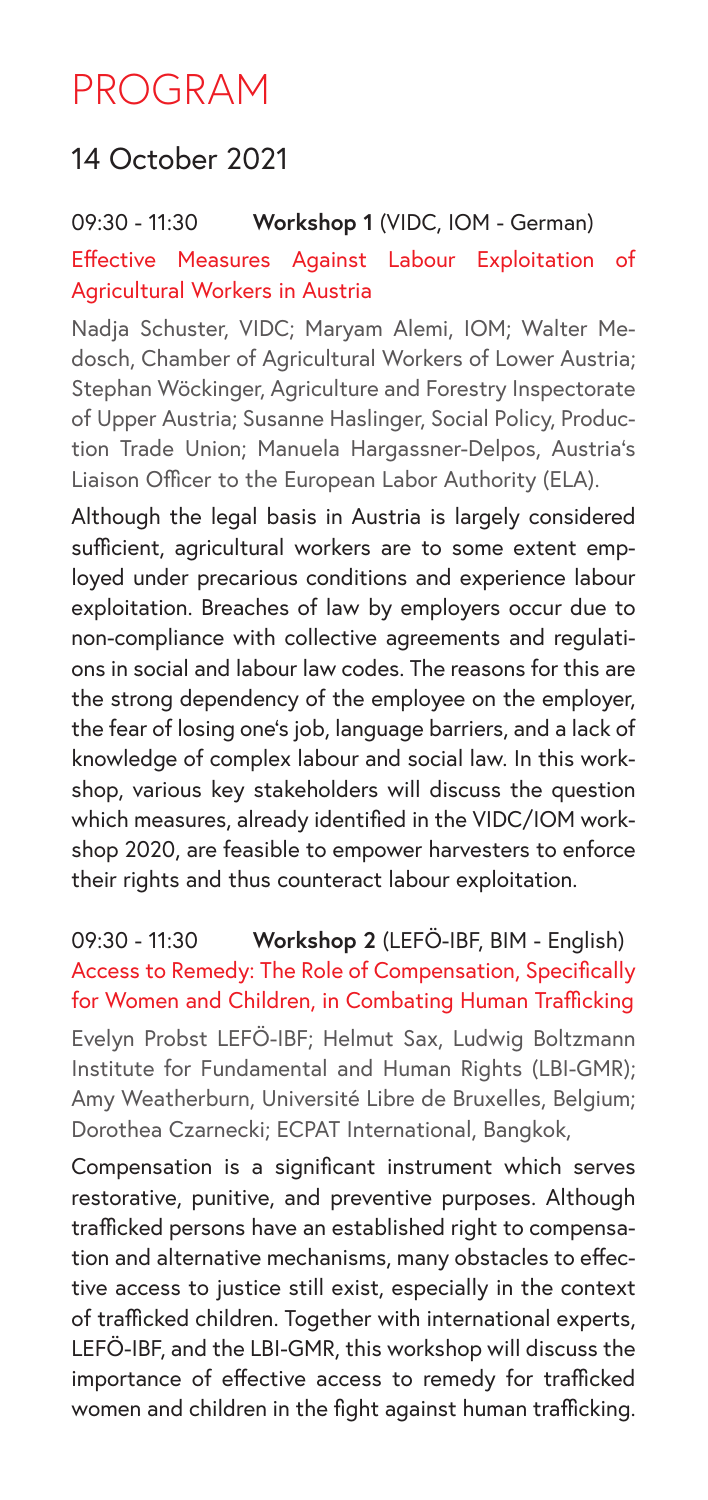#### 09:30 - 11:30 **Workshop 3** (BMI, BK., LI-FAST - English) Following the Money Trail

Calogero Ferrara, Prosecutor's Office Palermo; Carlo Amenta, Professor at the University of Palermo; Daniel Thelesklaf, FAST Initiative

Trafficking in human beings in the 21st century is a modern form of slavery that severely violates the human rights of women, men, and children. It is important to declare war on criminal organisations, to report their felonies to the judicial authorities, to bring the perpetrators to justice, and to help the victims realise their legal claims. Two things are of utmost importance: On the one hand, it is necessary to focus the police investigations on trafficking in human beings in all its forms of exploitation. On the other hand, financial investigations securing assets and ensuring confiscations need to be conducted, in order to help victims obtain their lawful compensation.

What are the challenges during the investigations? How can the financial gains of the criminal organisations be secured and used for compensation? How do the victims feel in all of this?

#### 09:30 - 11:30 **Workshop 4** (MEN VIA - German) Just Another Brick in the Wall: Cases of Severe Exploitation and Human Trafficking in the Construction Industry

Doris Köhncke, Fraueninformationszentrums FIZ (Women's Information Centre), Stuttgart; Radostina Stoyanova, UN-DOK - Anlaufstelle zur gewerkschaftlichen Unterstützung undokumentiert Arbeitender (Contact Point for Union Support for Undocumented Workers); Vienna; Manfred Buchner, MEN VIA

Using real-life examples, the workshop will illuminate exploitative practices and cases of human trafficking in construction work. Together with different actors, we will discuss the grey areas between trafficking in human beings and the phenomenon of low wages as well as between illegal business models and wage and social dumping. First, the damages pose an existential threat to those affected. Lost tax and social security contributions further harm the community. Finally, unfair competition puts those companies that operate honestly and correctly at a competitive disadvantage. The goal of the workshop is to formulate proposals for concrete measures on different levels: How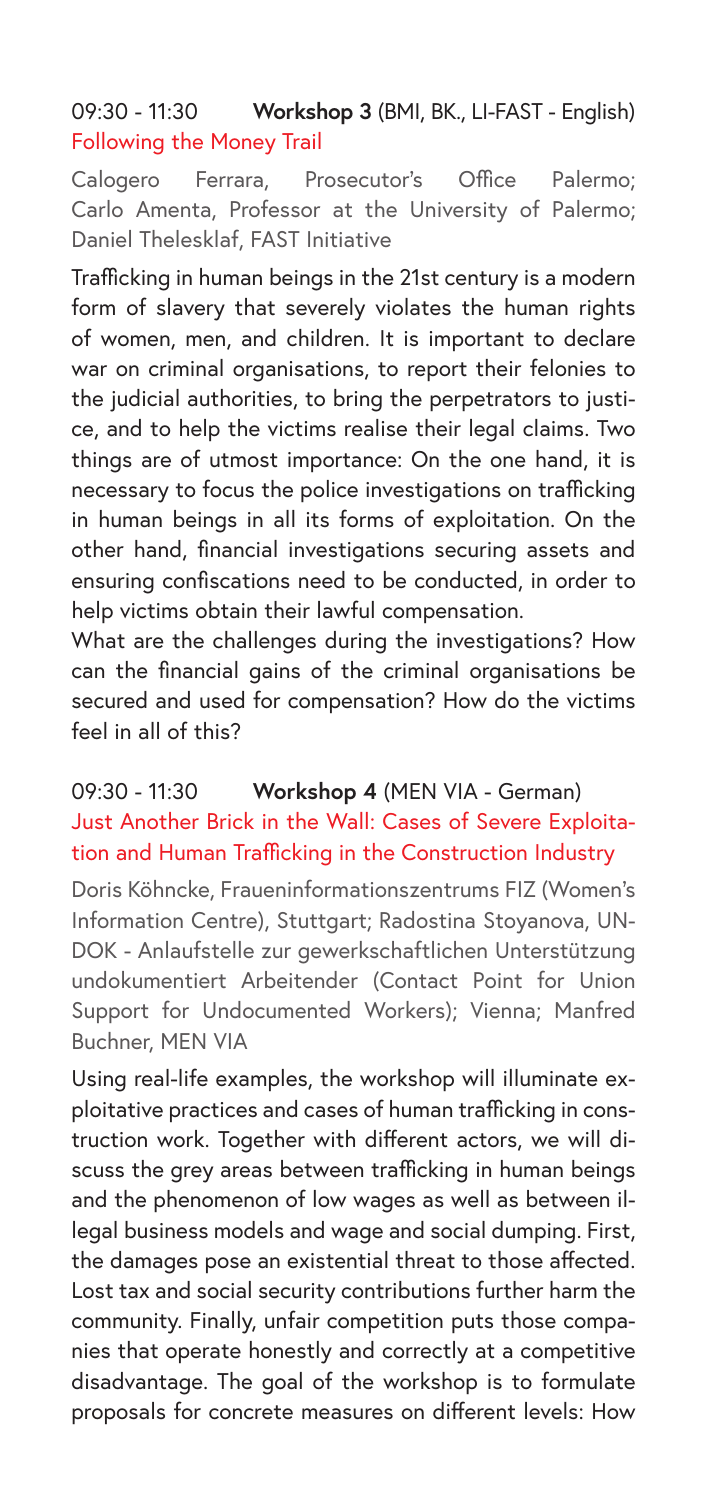can we improve the situation of those affected? What is the role of actual compensations? How can we make progress in recognising and supporting persons concerned? What are the ways in which we can prevent the exploitative practices in the construction industry?

| $11:45 - 12:15$ | Coffee Break                             |
|-----------------|------------------------------------------|
| $12:15 - 12:40$ | <b>Presentation of Workshop Outcomes</b> |
| $12:40 - 13:30$ | <b>Discussion of Workshop Outcomes</b>   |
| 13:30 - 13:45   | <b>Concluding Remarks</b>                |

**Petra Schneebauer**, National Coordinator on Combating Human Trafficking; Head of the Austrian Task Force on Combating Human Trafficking

**Diane Schmitt**, EU Anti-Trafficking Coordinator

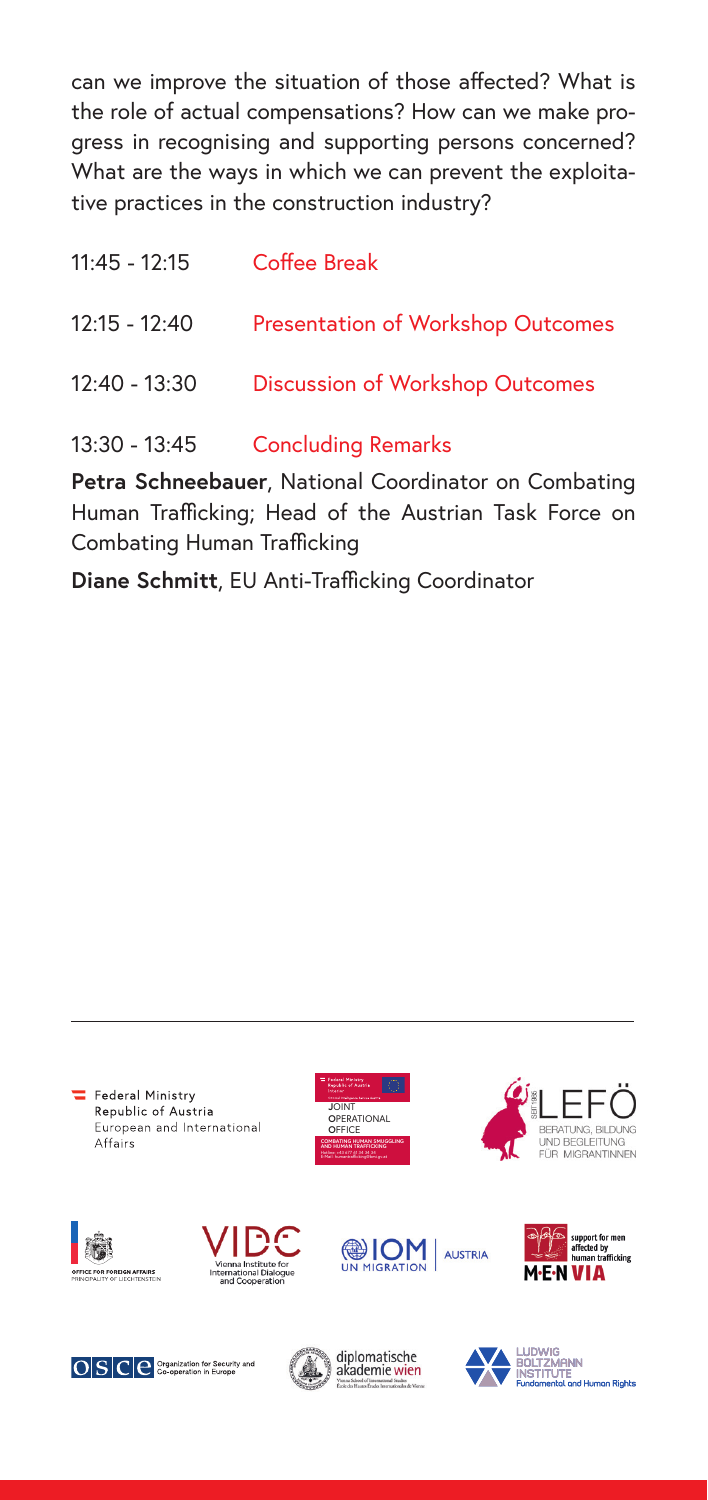

Konferenz anlässlich des Tages der EU zur Bekämpfung des Menschenhandels



### 13. und 14. Oktober 2021 Diplomatische Akademie Wien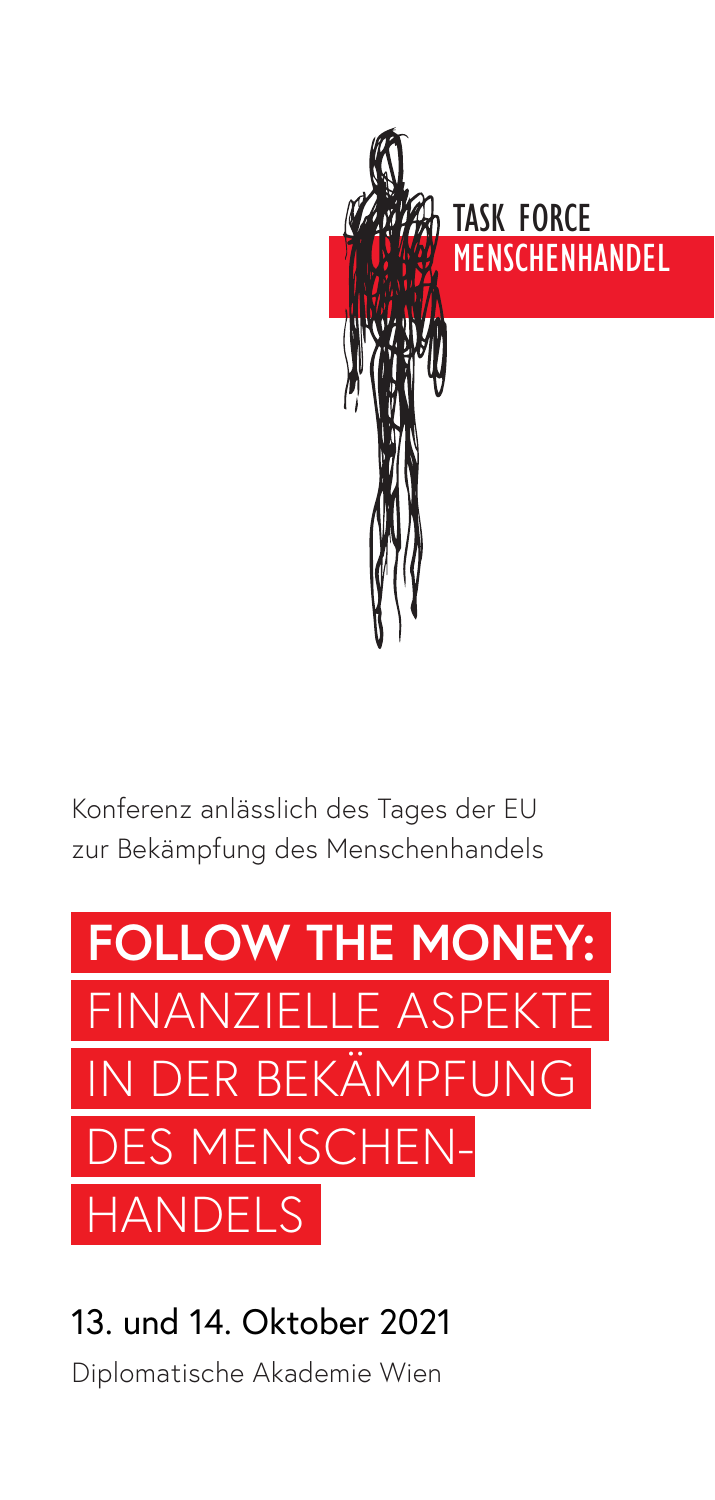# EINLADUNG

Der Menschenhandel gehört laut einer Schätzung des Forbes Magazins zu den lukrativsten Straftaten weltweit und spült jährlich Gewinne in der Höhe von 150 Milliarden US Dollar in die Kassen der TäterInnen. Nur in wenigen Fällen gelingt es hingegen den Opfern des Menschenhandels, erfolgreich Entschädigungen für die schwerwiegenden körperlichen Auswirkungen und die Folgen psychischer Gewaltausübung zu erhalten.

Dieser Thematik ist die heurige Konferenz **anlässlich des EU-Tages zur Bekämpfung des Menschenhandels** gewidmet. Unter dem Titel "Follow the Money: Finanzielle **Aspekte in der Bekämpfung des Menschenhandels"**  wirft die Konferenz, die in der Diplomatischen Akademie in Wien sowohl physisch als auch virtuell stattfindet, Licht auf die versteckten Wege des Geldes. In einer Podiumsdiskussion und vier thematischen Workshops wird die Frage nach dem Aufspüren verdächtiger Vermögenswerte beleuchtet und Möglichkeiten, wie Entschädigungsmodelle die Betroffenen tatsächlich erreichen, erörtert. Weiters wird untersucht, wie sich die Auswirkungen entgangener Lohnzahlungen und sozialer Sicherheitsleistungen auf die Existenz der Betroffenen auswirken und wie sie in ihrer Rechtsdurchsetzung bestärkt werden könnten. Dies geschieht in Zusammenarbeit von staatlichen Institutionen, internationalen Organisationen, NGOs sowie VertreterInnen aus Wirtschaft und Wissenschaft.

Die österreichische Task Force zur Bekämpfung des Menschenhandels organisiert die Konferenz anlässlich des Tages der Europäischen Union zur Bekämpfung des Menschenhandels in Kooperation mit dem Wiener Institut für internationalen Dialog und Zusammenarbeit (VIDC) und der Internationalen Organisation für Migration (IOM), der OSZE und heuer erstmals mit dem Fürstentum Liechtenstein.

Der Kampf gegen Menschenhandel ist seit der Gründung der Task Force Menschenhandel im Jahr 2004, unter dem Vorsitz des BMEIA, ein Schwerpunkt der österreichischen Außenpolitik. In der Task Force arbeiten VertreterInnen verschiedener Ministerien, der Bundesländer, der Sozialpartner und Nichtregierungsorganisationen zusammen, um gegen diese schwere Menschenrechtsverletzung vorzugehen.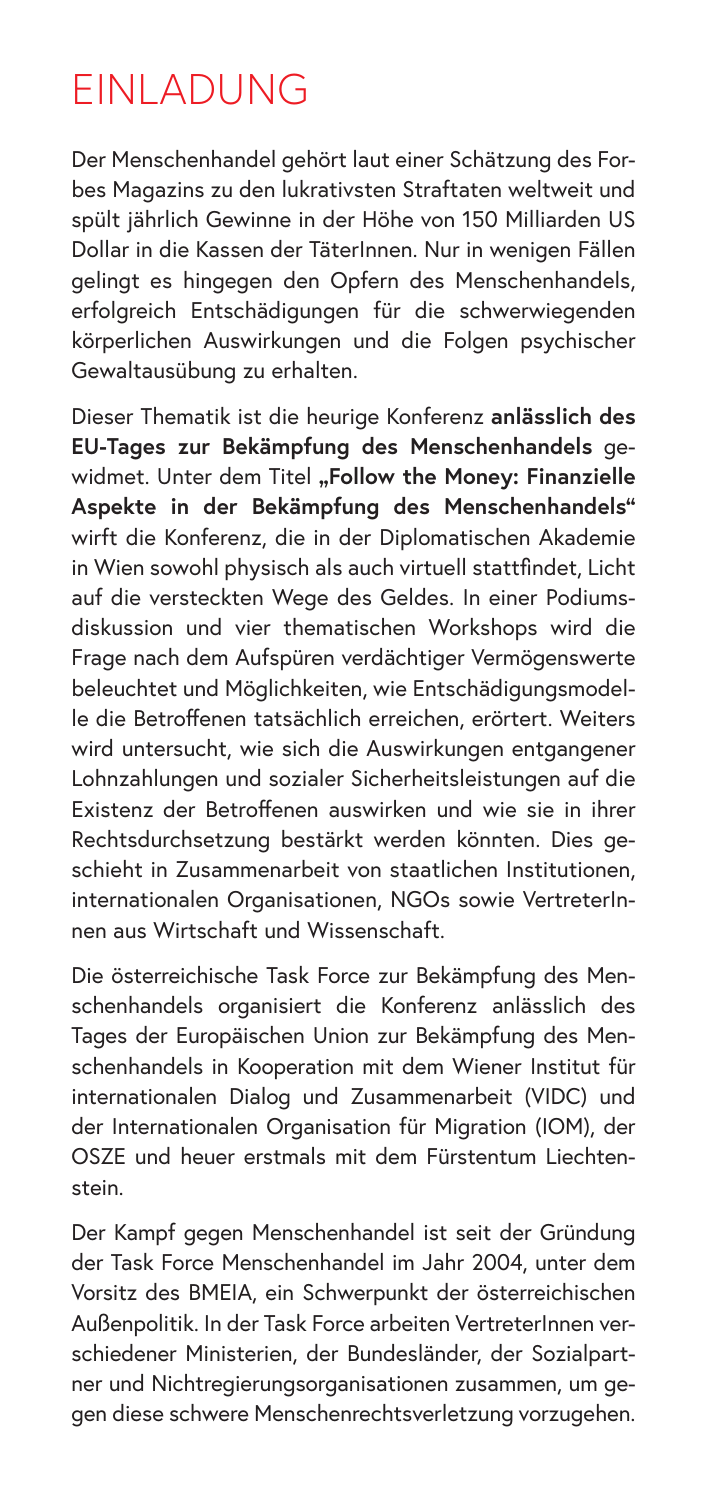# ANMELDUNG

Die Veranstaltung ist öffentlich und ohne Teilnahmegebühr zugänglich. Teilnehmende werden gebeten, das Anmeldungsformular des Events "Follow the Money: Finanzielle Aspekte in der Bekämpfung des Menschenhandels" über den **[Link](https://eventmaker.at/bmeia/anti-trafficking-conference2021) bis spätestens 11. Oktober 2021** auszufüllen. Damit können Sie die Registrierung für die Plenarveranstaltung am 13. Oktober nachmittags sowie für einen der vier Workshops am 14. Oktober vormittags vornehmen. Die Teilnahme ist aufgrund der bestehenden Covid-19 Beschränkungen lediglich für eine begrenzte Teilnehmeranzahl physisch und für die übrigen TeilnehmerInnen virtuell nach erfolgter Registrierung möglich. Um in der Zeit der Covid-19 Pandemie die Konferenz nach bestmöglichen gesundheitlichen Sicherheitsstandards zu veranstalten, gilt für die physische Teilnahme die "2G-Regel", sodass nur geimpfte und genesene Personen physisch an der Konferenz teilnehmen können.

Der erste Konferenztag wird auf Deutsch und Englisch simultan gedolmetscht. Am zweiten Konferenztag kann ein deutsch- oder englischsprachiger Workshop ausgewählt werden. Die auf die Workshops folgende Diskussion der Ergebnisse und der Abschluss der Konferenz wird ebenfalls simultan gedolmetscht.

Die Zusendung der Zugangslinks für den virtuellen Beitritt zur Plenarveranstaltung und dem gewählten Workshop erfolgt wenige Tage vor der Veranstaltung. Ebenso erhalten alle angemeldeten Personen eine technische Anleitung.

### [Anmelden](https://eventmaker.at/bmeia/anti-trafficking-conference2021)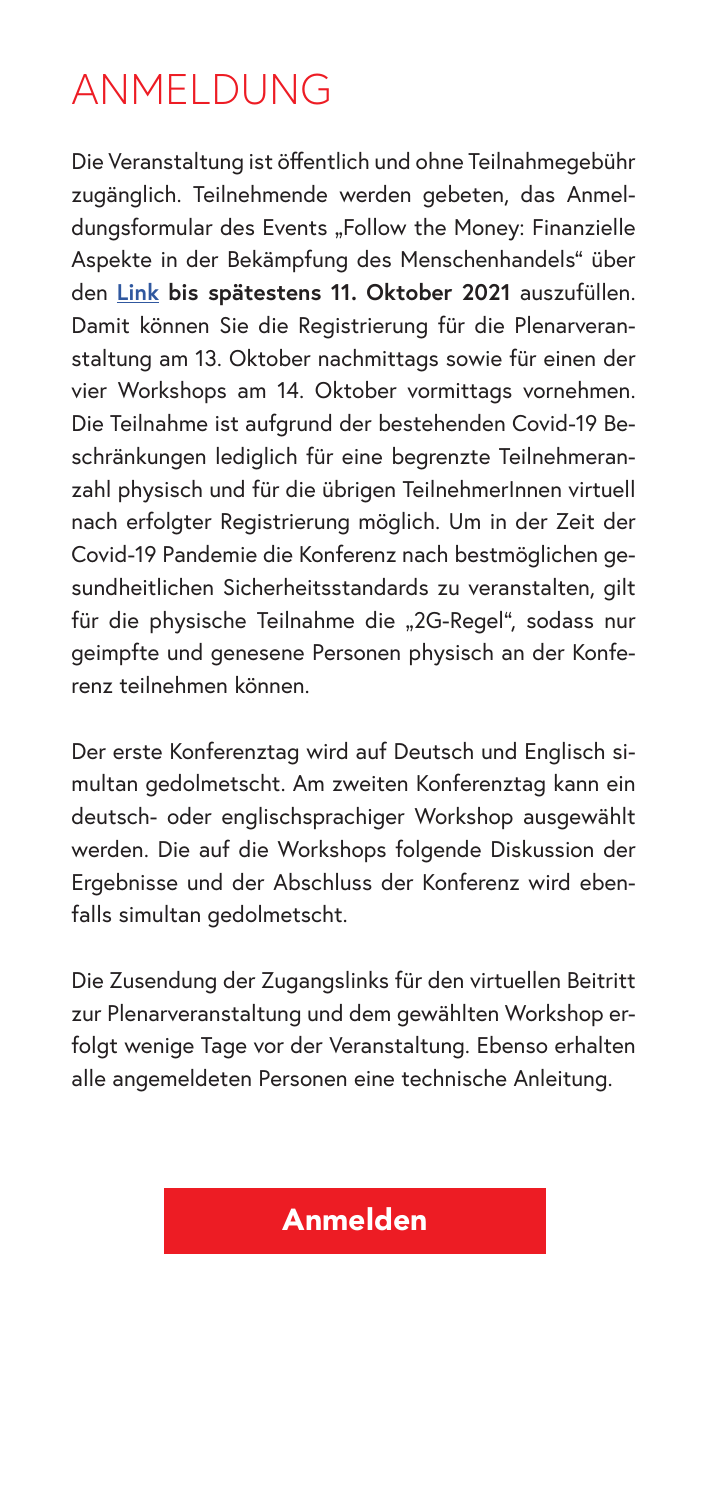## PROGRAMM

### 13. Oktober 2021

13:45 - 14:30 Registrierung, 2G Überprüfung

14:30 - 15:05 Begrüßung und Eröffnung

**Petra Schneebaue**r, Nationale Koordinatorin zur Bekämpfung des Menschenhandels; Vorsitzende der Task Force zur Bekämpfung des Menschenhandels

**Emil Brix**, Direktor der Diplomatischen Akademie Wien

**Ghada Fathi Waly**, Generaldirektorin UNOV, Exekutivdirektorin UNODC

**Martin Frick**, Leiter des Amtes für Auswärtige Angelegenheiten, Fürstentum Liechtenstein

**Peter Launsky**, Generalsekretär des Bundesministeriums für europäische und internationale Angelegenheiten

15:05 - 15:30 Keynote Speech

**Calogero Ferrara**, Staatsanwaltschaft Palermo. "Ein schwieriger Weg? Die Italienische Antwort."

 $15:30 - 15:40$  Interview

**Valiant Richey**, OSCE Coordinator for Combating Trafficking in Human Beings

15:40 - 16:00 Kaffeepause

16:00 - 16:45 Podiumsdiskussion

**Daniel Thelesklaf**, Project Director, Liechtenstein Initiative on Finance Against Slavery and Trafficking (FAST)

**Amy Wheaterburn**, Université Libre de Bruxelles, Belgien **Evelyn Probst**, LEFÖ-IBF

**Martin Jones**, United Kingdom Gangmasters and Labour Abuse Authority (GLAA)

**Stuart Davis**, Scotiabank, Kanada

**Moderator: Wolfgang Spadinger**, Bundesministerium für europäische und internationale Angelegenheiten

16:45 - 17:45 Diskussionsrunde mit dem Publikum Online-TeilnehmerInnen können via Chatfunktion Fragen stellen

18:00 - 19:30 Get Together mit Buffet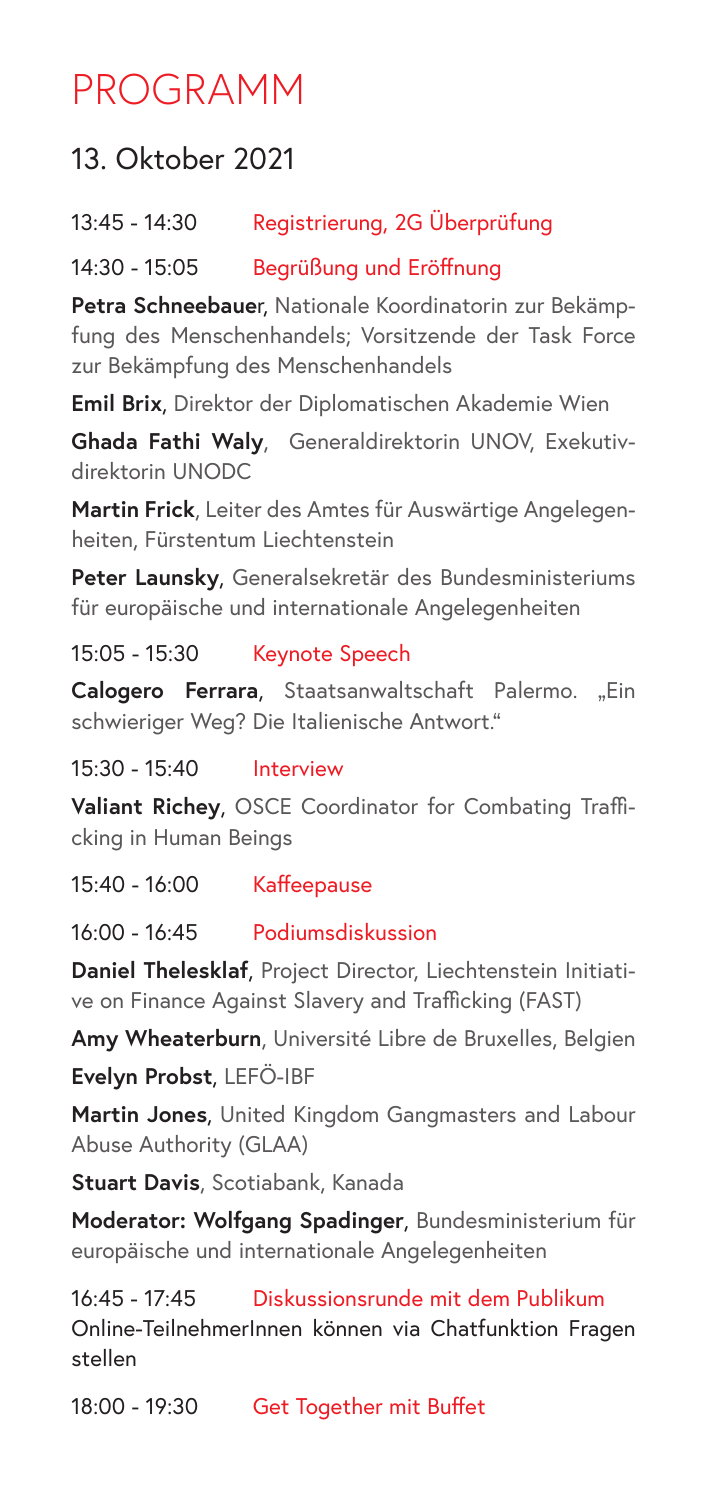### PROGRAMM

### 14. Oktober 2021

#### 09:30 - 11:30 **Workshop 1** (VIDC, IOM - Deutsch)

#### Umsetzbare Maßnahmen gegen Arbeitsausbeutung von ErntearbeiterInnen in Österreich

Nadja Schuster, VIDC; Maryam Alemi, IOM; Walter Medosch, Landarbeiterkammer Niederösterreich; Stephan Wöckinger, Land- und Forstwirtschaftsinspektion Oberösterreich; Susanne Haslinger, Sozialpolitik, Produktionsgewerkschaft; Manuela Hargassner-Delpos, Verbindungsbeamtin Österreichs zur European Labour Authority (ELA)

Obwohl die gesetzliche Grundlage in Österreich großteils als ausreichend angesehen wird, sind ErntearbeiterInnen zum Teil unter prekären Bedingungen beschäftigt und erfahren Arbeitsausbeutung. Es kommt zu Rechtsverletzungen durch Nicht-Einhaltung der Kollektivverträge sowie sozial- und arbeitsrechtlicher Regelungen. Die Gründe dafür liegen in einem starken Abhängigkeitsverhältnis zum Arbeitgeber, der Angst den Arbeitsplatz zu verlieren, den Sprachbarrieren und der fehlenden Kenntnisse des komplexen Arbeits- und Sozialrechts. Der Workshop erörtert die Frage, mit welchen, bereits im VIDC/IOM Workshop 2020 identifizierten, Maßnahmen ErntearbeiterInnen in der Rechtsdurchsetzung bestärkt werden können.

09:30 - 11:30 **Workshop 2** (LEFÖ-IBF, BIM - Englisch)

Access to Remedy: The Role of Compensation, Specifically for Women and Children, in Combating Human Trafficking

Evelyn Probst, LEFÖ-IBF; Helmut Sax, Ludwig Boltzmann Institut für Grund- und Menschenrechte (LBI-GMR); Amy Weatherburn, Forscherin an der Université Libre de Bruxelles, Belgien; Dorothea Czarnecki, ECPAT International, Bangkok

Entschädigung ist ein wichtiges Instrument, das restaurativen, strafenden und präventiven Zwecken dient. Obwohl Betroffene von Menschenhandel ein Recht auf Entschädigung und alternative Mechanismen der Entschädigung haben, bestehen Hindernisse für einen effektiven Zugang zur Justiz, insbesondere auch im Kontext von betroffenen Kindern. Gemeinsam mit internationalen ExpertInnen, LEFÖ-IBF und dem LBI-GMR wird in diesem Workshop die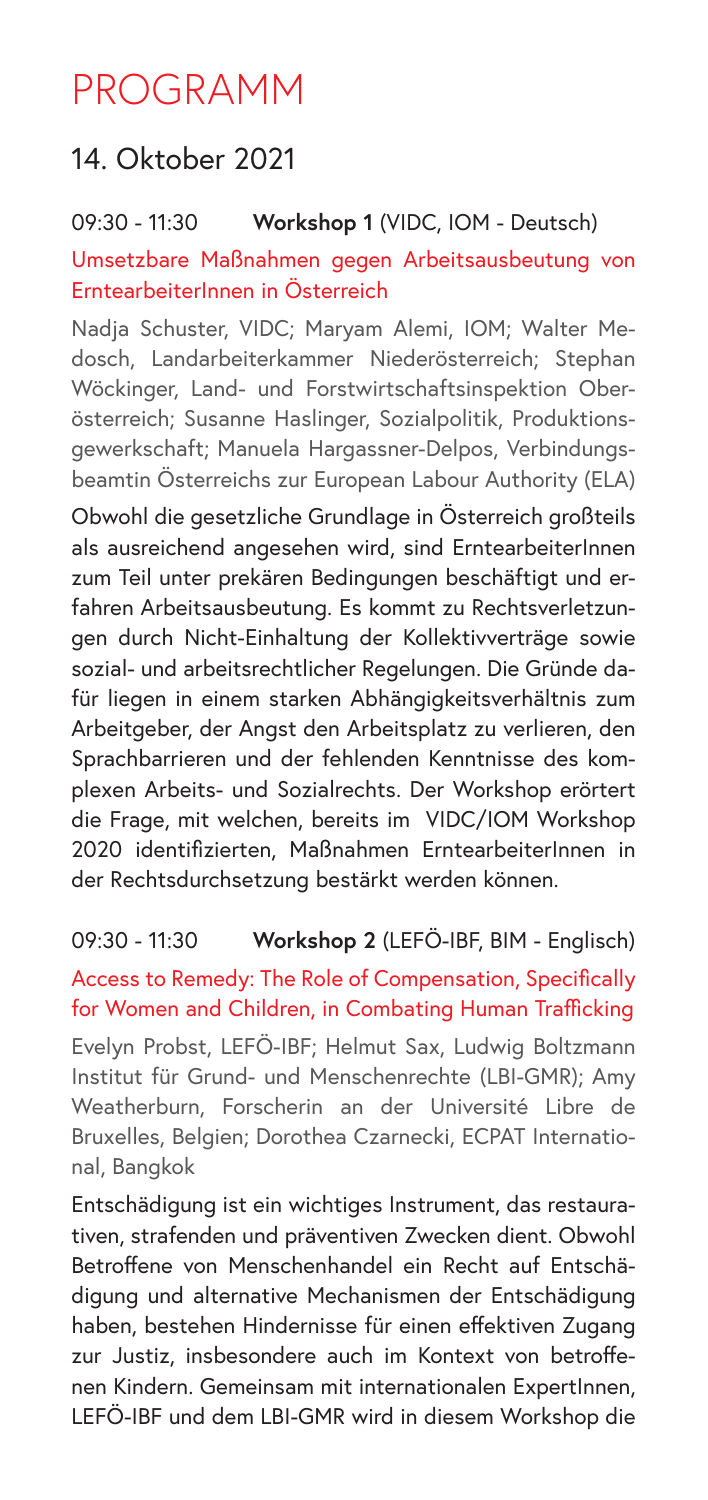Bedeutung eines effektiven Zugangs zu Rechtsmitteln für von Menschenhandel betroffene Frauen und Kinder im Kampf gegen Menschenhandel diskutiert.

#### 09:30 - 11:30 **Workshop 3** (BMI, BK., LI-FAST - Deutsch)

#### Die Spur des Geldes

Calogero Ferrara, Staatsanwaltschaft Palermo; Carlo Amenta, Professor an der Wirtschaftsuniversität Palermo; Daniel Thelesklaf, Projektleiter FAST Initiative

Der Menschenhandel im 21. Jahrhundert ist eine moderne Form der Sklaverei, bei der Menschenrechte von Frauen, Männern und Kindern schwerwiegend verletzt werden. Es gilt den kriminellen Vereinigungen den Kampf anzusagen, deren schuldhaftes Wirken und Tun den Justizbehörden anzuzeigen, die TäterInnen ihrer gerechten Strafe zuzuführen und den Opfern zu ihren Rechten zu verhelfen. Daher ist es besonders wichtig, sowohl den Tatbestand des Menschenhandels in allen seinen Formen polizeilich zu ermitteln, als auch Finanzermittlungen zur Vermögenssicherung und Abschöpfung zu führen, um den Opfern zu ihren Schadensersatzansprüchen verhelfen zu können.

Was sind die Herausforderungen bei den Ermittlungen? Wie können die finanziellen Gewinne der kriminellen Organisationen sichergestellt und abgeschöpft werden und wie geht es dabei den Opfern?

#### 09:30 - 11:30 **Workshop 4** (MEN VIA - Deutsch)

#### Im Schatten des Bauzauns: Fälle von schwerer Ausbeutung und Menschenhandel in der Baubranche

Doris Köhncke, Fraueninformationszentrum FIZ, Stuttgart; Radostina Stoyanova, UNDOK - Anlaufstelle zur gewerkschaftlichen Unterstützung undokumentiert Arbeitender; Manfred Buchner, MEN VIA

Anhand von Beispielen aus der Praxis sollen ausbeuterische Praktiken und Fälle von Menschenhandel in der Bauarbeit sichtbar gemacht werden. Die Grauzonen in den Übergangsbereichen zwischen Menschenhandel und Phänomenen der Unterentlohnung, zwischen kriminellen Geschäftsmodellen und Lohn- und Sozialdumping werden gemeinsam mit unterschiedlichen AkteurInnen diskutiert. Für die betroffenen ArbeiterInnen ist der Schaden oftmals existenziell, aber auch für die Gemeinschaft ist er aufgrund der entgangenen Steuern und Sozialabgaben groß.